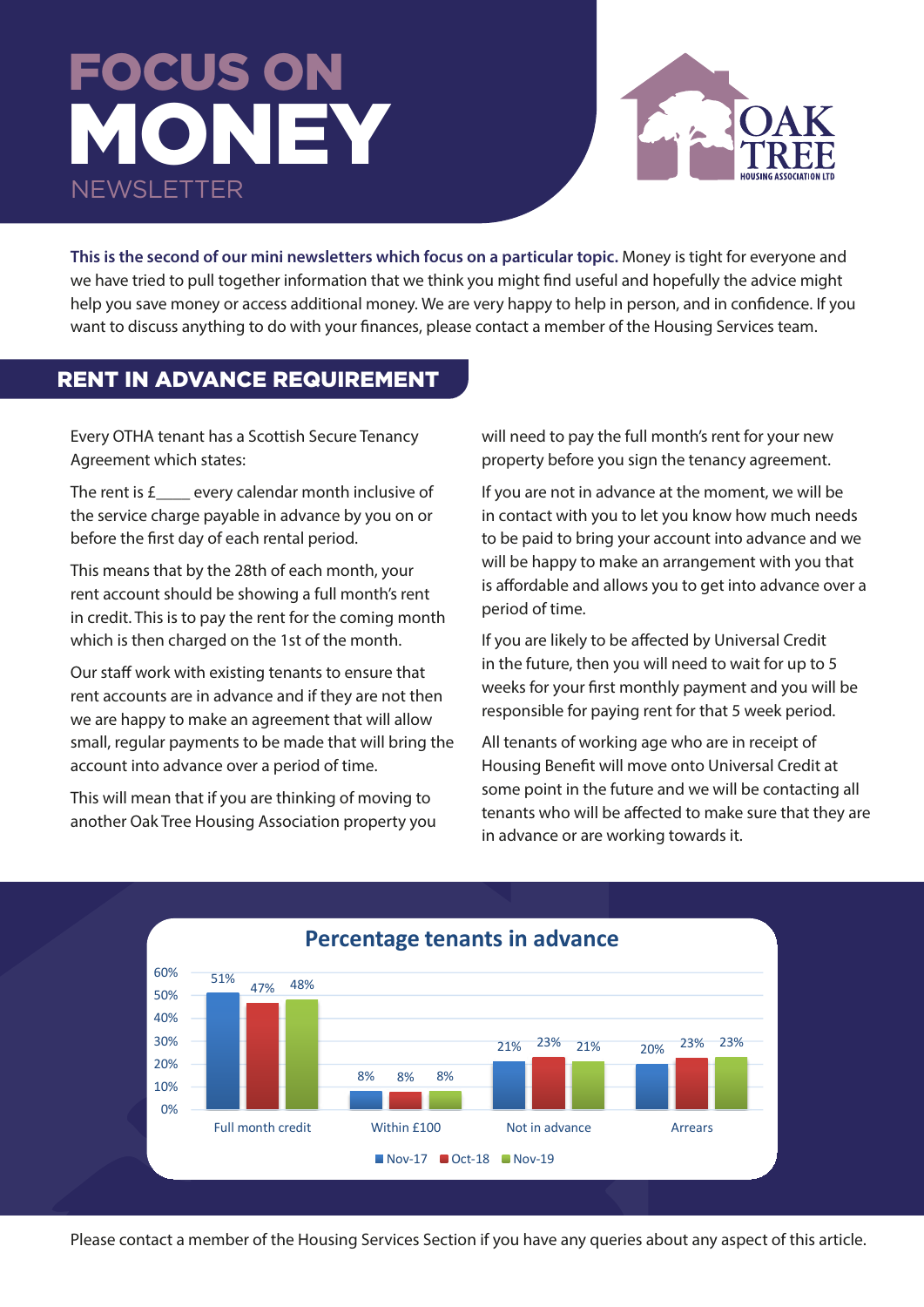**Universal Credit is continuing to make the headlines.** At the start of October 2019, we had 543 tenants claiming this benefit. This number rises every month as new tenancies are created or circumstances change.

If you are not a pensioner **then you will move onto this benefit in the future**. It may be because you have a change of circumstances or it may be as a result of the DWP moving claimants over to the new benefit.

If you move onto this benefit, you will be responsible for paying your rent from the monthly payment you receive and you must make sure that you let the DWP know that you have "Housing Costs". This is another name for your rent.

If you are going to be affected you will be given advance notice by DWP and our staff will be happy to help with advice on how you will be affected.

We are working hard to help tenants deal with the changes and there are a number of organisations that can assist you make a claim and maintain your claim.  $H$ ousing Benefit and manitum your claim.

The Association charges rent in advance, so it is very important that we speak to you as soon as we know that you are going to be claiming Universal Credit to avoid arrears building up on your account.

**Oak Tree have been working with the Financial Fitness team for a number of years and we cannot rate them highly enough.** 

We can make an appointment for you to meet an adviser in our offices on a Tuesday morning or you can contact them direct. Below is some information on the type of services they provide.

#### WELFARE BENEFITS ADVICE SERVICE

Independent advice on all welfare and local authority benefits including benefit checks, form filling and advocacy. Advisers can spot any unclaimed benefits and help people to claim a wide range of means tested and non-means tested benefits, whilst also helping clients who are having difficulties with benefit problems.

# BETTER OFF IN WORK SERVICE

Financial advice and support to help people make the transition from benefits into employment, accessing 200 in-work and return-to-work benefits where applicable. Clients can also find out more about other services which can help them back into employment. Derients Wi

#### MONEY ADVICE SERVICE

Confidential advice for clients to help them manage their money more effectively, reduce their outgoings and move out of debt.

If you want to make an enquiry on any welfare benefit or financial issue, or to simply book an appointment, please speak to a member of our team of call Financial Fitness direct on **01475 729239**, email finfitteam@yahoo.co.uk or visit their office at 29 West Stewart Street, Greenock PA15 1SH



**Future Skills Inverclyde has launched a brand new budgeting service for residents of Inverclyde called Total Money Makeover which looks at practical ways to save money.**

We can make an agreement with you so that you can pay extra each month so that you do not fall into arrears **2% 17%** and your account becomes in advance. **38%** Universal Credit

Below are some charts showing the increase in Universal Credit claimants:

The advice given is tailored to individual needs, regardless of income. The scheme can also benefit Universal Credit claimants who are finding it difficult to manage a monthly payment as Total Money Makeover can help them to find out how to ensure their monthly payment lasts for the full month.

Heather Mitchell, Inclusive Communities Manager at River Clyde Homes who manages the service said: "Total Money Makeover is a new, fun and informative way to look at budgeting. We're not here to lecture you on what you can and can't spend but will work alongside you to make the most of your money and find out how to save for the things you want to do. We welcome any Inverclyde resident to have a Total Money Makeover and see how we can make life easier. If you are claiming Universal Credit and struggling then please get in touch with us today."

Future Skills has been established in Inverclyde since 2014 and has long supported the residents of Inverclyde with digital skills. The service is funded by Inverclyde Council, River Clyde Homes, Oak Tree Housing Association, Cloch Housing Association and Larkfield Housing Association.

Future Skills can be contacted directly on 01475 788915.

# UNIVERSAL CREDIT UPDATE



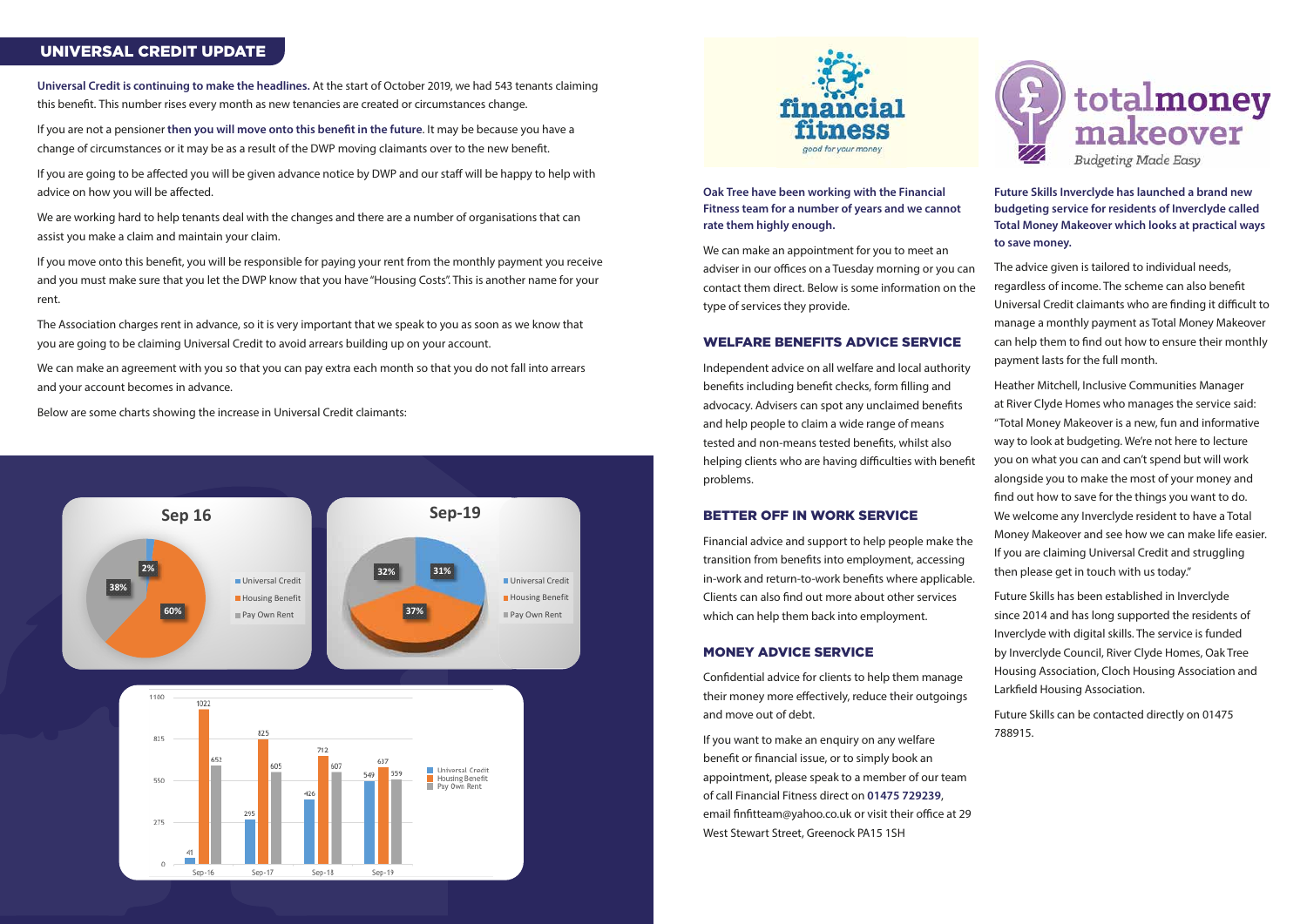# INVERCLYDE COUNCIL'S CLOTHING GRANTS AND FREE SCHOOL MEALS 2019/2020

# *®Energy Activators*

**As you are hopefully all aware, we have a project within the housing association called "Energy Activators".** This project is here to help you reduce your fuel bills by making small changes.

- We have lots of tips and tricks to help you save money, here are some examples:
- Reducing your thermostat by 1 degree can save you £80 in a year.
- Spending 1 min less in your daily shower you could save £7 per person per year.
- **Each** energy saving bulb you have can save you £3 per year.
- Using your tumble drier uses 60p per hour. If you can't dry them outside, why not spin your clothes on the highest cycle before putting them in the drier for a short period and then finish drying them on a clothes horse?

We have so many other tips that we can give you to help reduce your energy bills! We can also help you change supplier, apply for Warm Home Discounts *(£140 per year depending on your circumstances)*. Also if you are over 75 we have other schemes that would be available to you.

- Income Support (IS);
- Income-based Job Seekers Allowance (JSA);
- Employment and Support Allowance (Income Related) (ESA) ;
- Child Tax Credit, but not Working Tax Credit and where income is less than £16,105 (in 2019/20) as assessed by HMRC;
- Parent or Carer is in receipt of Working Tax Credit and/or Child Tax Credit with Annual Gross Earnings of no more than £11,288;
- Universal Credit, where your take home pay does not exceed £915, as shown on your monthly Universal Credit statement;
- An Asylum Seeker, receiving support under Part VI of the Immigration and Asylum Seekers Act 1999.
- If you currently care for a child under a formal Kinship Care arrangement with Social Work, then you maybe entitled to this grant. Please contact us for more information.

All you need to do is get in touch and arrange a home visit and start saving some cash and help reduce your carbon footprint!! **01475 807000**



To apply for a clothing grant/free school meals your child or children must attend an Inverclyde school and you must receive one of the following:

- Income Support;
- 
- Any income related element of Employment and
- Customer Service Centre at Municipal Buildings, Clyde Square, Greenock PA15 1LY
- Job Centre Plus

All children who will be in P1-4 from August 2019 are entitled to receive a free school meal. However, if you wish to apply for a clothing grant, an application form will still require to be completed and the appropriate household income evidence submitted. If a pupil is over the school leaving age the application for clothing grant and free school meals will be processed when it is confirmed that the pupil has returned to school.

#### HOW CAN I GET AN APPLICATION FORM?

# WHEN CAN I APPLY?

You can apply at any time between June 2019 and 31 May 2020.

How will I receive my clothing grant?

The clothing grant will be paid directly into your bank account, once we have received the relevant household income evidence for the current year.

#### WHEN WILL I RECEIVE MY CLOTHING GRANT?

Clothing grants applied for before or during the summer holiday will generally be paid in early August. Payments will be paid directly into bank accounts. You should ensure that the bank account you hold accepts payments by BACS transfer - if not, your payment will be delayed.

Apply to the school that your child attends or, if your child is starting school, the school that your child is enrolled at. You can also apply to Customer Service Centre, Municipal Buildings, Clyde Square, Greenock for an application form or download from the Council's website. • Income based Job Seekers Allowance (JSA); Support Allowance (ESA). Collect a FREEPOST ENVELOPE for your application form to be processed from either of the following:

If you delay making your application until August you may not receive your grant in time for the start of the new school session. Please note, at peak times over the summer period, your application may take up to 21 days to be processed due to the volume of applications received.

#### WHAT IS THE VALUE OF THE CLOTHING GRANT?

Each year the council decides how much the grant will be. This year the grant will be £145 per child.

# WHAT IF MY CIRCUMSTANCES CHANGE?

You should immediately notify Customer Service Centre, Municipal Buildings, Clyde Square, Greenock, or call 01475 712893.

**The form must be returned to Customer Service Centre, Municipal Buildings, Clyde Square, Greenock, Inverclyde PA15 1LY** together with the appropriate household income evidence.

If you are in receipt of:

# HOME CONTENTS INSURANCE - WHY DO I NEED IT?



Contents insurance is designed to help protect your possessions. No matter how careful you are, there's always a risk that your belongings could be broken, damaged or stolen so home contents insurance can help provide peace of mind.

To help you decide whether home contents insurance is right for you, Oak Tree Housing Association have teamed up with Thistle Tenant Risks, and Allianz Insurance plc who provide the Home Contents Insurance Scheme, a specialist Tenants Contents Insurance policy.

Thistle Tenants Risks Home Contents Insurance can offer you insurance for the contents of your home including cover for items such as furniture, carpets, curtains, clothes, bedding, electrical items, jewellery, pictures and ornaments.

#### HOW DO I GET FURTHER INFORMATION?

- Ask a member of the admin or housing services team for an application pack.
- Call Thistle Tenant Risks on **0345 450 7286**

Alternatively, please visit the www.thistletenantsscotland.co.uk for more information or to request a call back.

*Thistle Tenant Risks is a trading style of Thistle Insurance Services Limited. Thistle Insurance Services Limited is authorised and regulated by the Financial Conduct Authority FRN 310419. Lloyd's Broker. Registered in England under No. 00338645. Registered office: Rossington's Business Park, West Carr Road, Retford, Nottinghamshire, DN22 7SW. Thistle Insurance Services Ltd is part of the PIB Group.*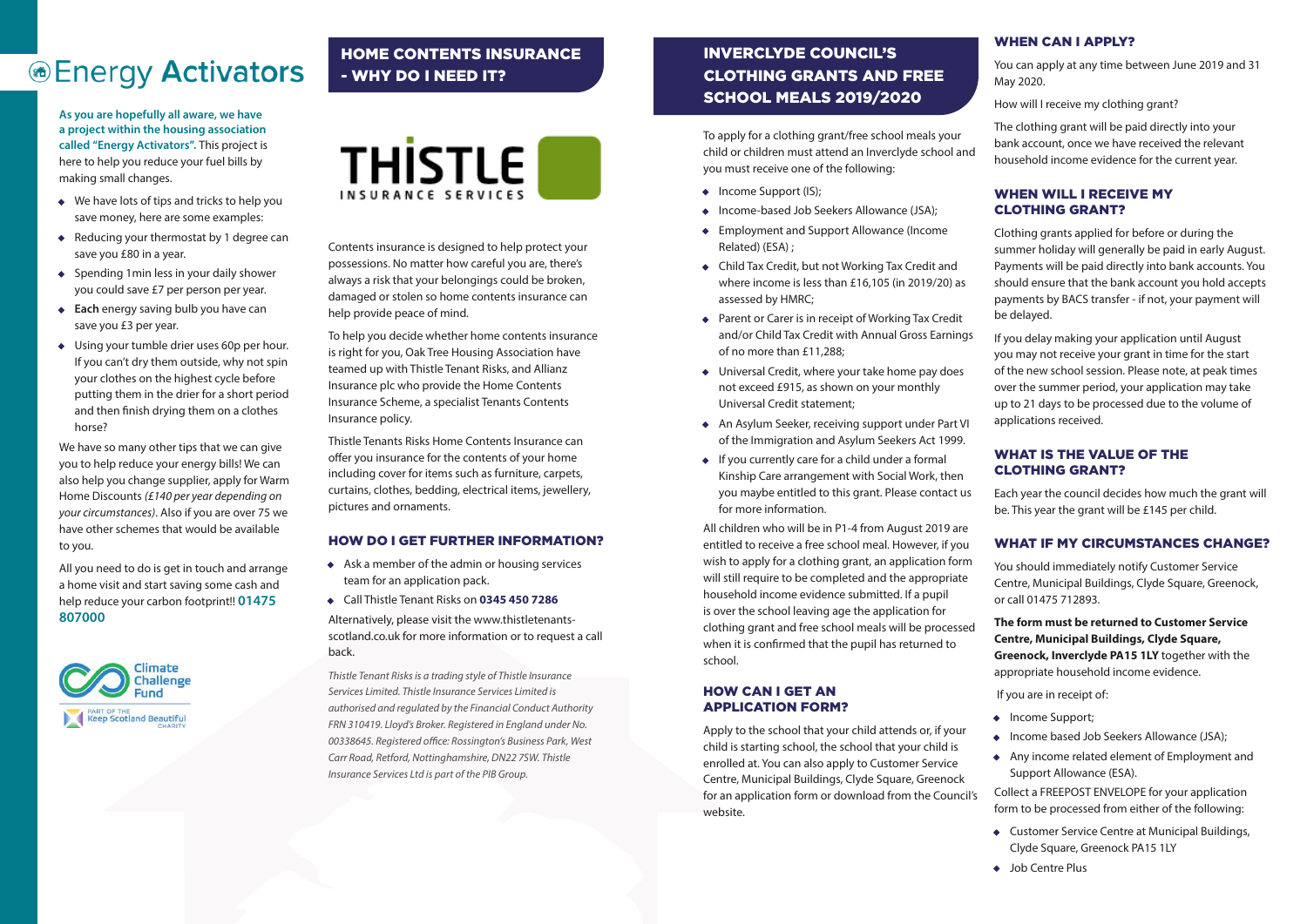Income-related Employment and Support Allowance, Pension Credit, Housing Benefit, Child Tax Credit and Working Tax Credit.

- You do not have to be on a qualifying benefit if you are under 18 or are 18 or 19 and in full time education and still dependent on your parent or carer.
- Most people will be able to apply for a payment without sending any evidence as, with permission, the Social Security Scotland agency will check DWP systems and Baby Box data.



There is no limit to the number of children in a family who can get an Early Learning Payment.

#### 2. EARLY LEARNING PAYMENT

This is a payment of £250 for parents and carers of children aged between two and three and a half years old. It is meant to help with the costs of early learning, such as clothes, shoes, toys and outings. Successful applicants can spend the money as they wish. To get the payment, parents and carers usually need to be getting a qualifying benefit.

#### 3. SCHOOL AGE PAYMENT

The payment of £250 is for low income families with a child due to start Primary One.

Covering the costs of a child starting school puts pressure on family finances, and the new School Age Payment will help ease that burden. It can be used for anything from paying school clubs, helping with travel costs, days out or buying a warm coat.

- Parents/carers will be eligible if they live in Scotland and are responsible for a child and receive certain qualifying benefits and tax credits.
- Qualifying benefits include Universal Credit, Income Support, Income-based Jobseeker's Allowance, Income-related Employment and Support Allowance, Pension Credit, Housing Benefit, Child Tax Credit and Working Tax Credit.
- There is no requirement to take up a place at school to be eligible for the payment.
- Parents who have deferred school entry so their children will start school later should still apply in the period when their child would have been due to attend school.
- Applications can be made online, over the phone or by post.
- Given the high volume of applications, it may take longer than the standard processing time of 14-21 days for an eligible client to receive a payment.

Social Security Scotland is using a single application process for these payments so families can apply for any Best Start Grant Payment in one form. Applications can be made online, over the phone or by post

- 
- 
- Eligible parents and carers can apply by contacting Social Security Scotland either by phone, by post or online

at mygov.scot.

**Social Security Scotland - Best Start Grant PO Box 10300 Dundee DD1 9FU Tel: 0800 182 2222**

**Best Start Foods is a new payment that will replace UK Government's Healthy Start Vouchers in Scotland.**  The new payment will replace the paper vouchers with a new payment card, giving you more flexibility in how you use it.

#### WHAT CAN I BUY WITH THE CARD?

- 
- Milk plain cow's milk and first infant formula

# BEST START FOODS



### SOCIAL SECURITY SCOTLAND BENEFITS

**Low income families and carers continue to benefit from new benefits being introduced by Social Security Scotland.**

We have given some information about just some of the benefits that are available. More information can be found on www.socialsecurity.gov.scot or by calling **0800 182 2222**.

Another helpful resource is the MyGovScot website which has information on a full range of benefits.

Visit **www.mygov.scot**



There are 3 separate grants that fall into the "Best Start Grants":

#### 1. PREGNANCY AND BABY PAYMENT

Expectant and new parents can apply now for the Best Start Grant Pregnancy and Baby Payment.

This new Scottish Government benefit offers eligible parents or carers £600 for their first child and £300 for all subsequent children.

> You can use the card to buy any of these healthy foods: • Fresh eggs You will get £17.00 every four weeks during pregnancy and for any children between one and three years old, this payment increases to £34.00 for any child under one.

In addition to the Pregnancy and Baby Payment, by summer 2019, two additional early years payments will be introduced. The first £250 payment will be made around the time a child starts nursery, to help with the costs of early learning and a further £250 when they start school.

- Parents/carers will be eligible if they are the mother of the child, her partner, or have a young mother dependent on them, and get certain qualifying benefits.
- Qualifying benefits include Universal Credit, Income Support, Income-based Jobseeker's Allowance,
- Fruit/vegetables fresh, frozen or tinned (those with added salt and sugar are excluded)
- Pulses (e.g. peas, lentils and beans) dried, fresh, frozen or tinned.

# HOW MUCH WILL I GET?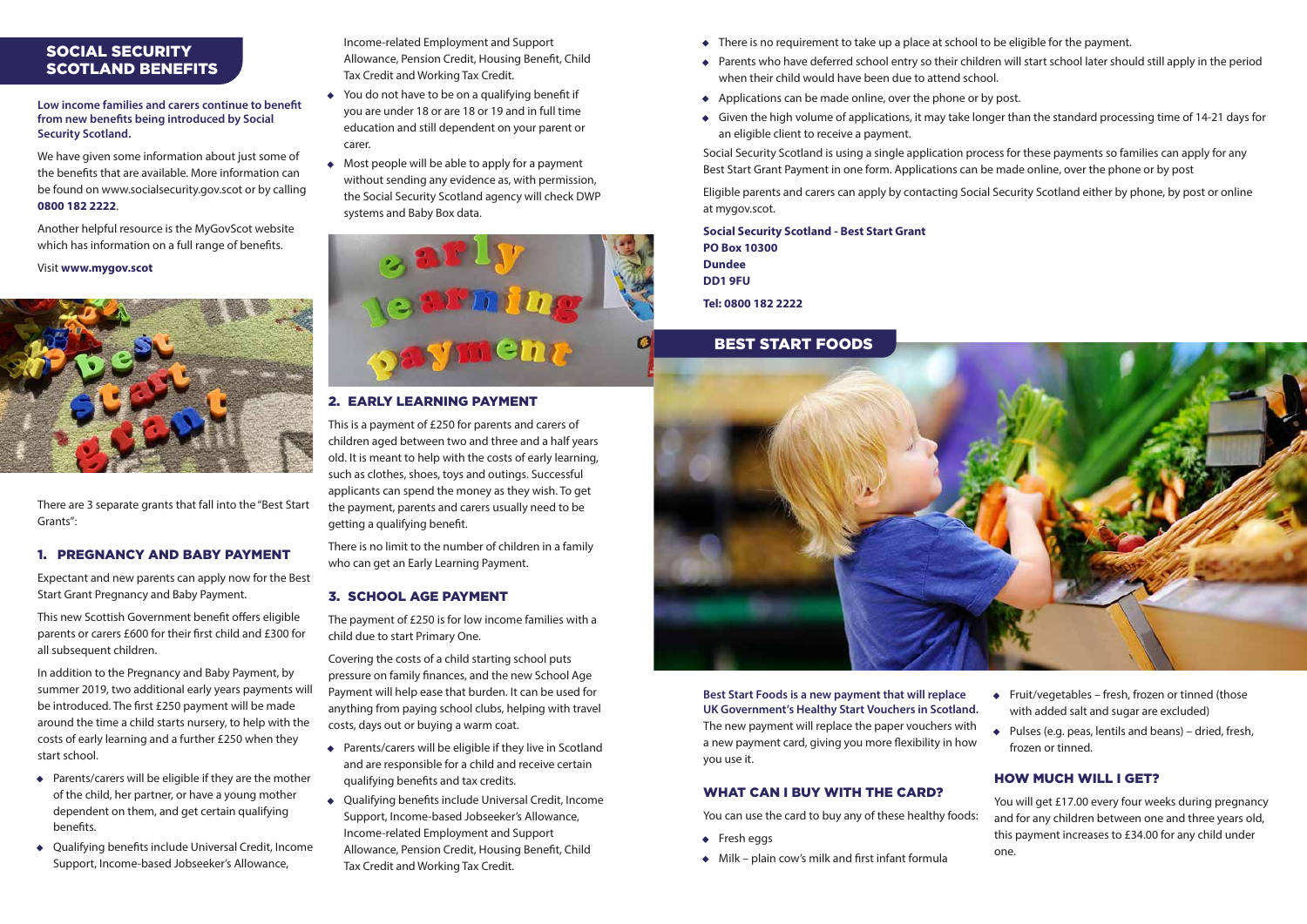**Help to Save is a new savings scheme for people on low incomes who are claiming certain benefits.**  Help to Save gives you a bonus payment from the government of up to 50% (half) on savings paid into the account.

#### WHO CAN GET A HELP TO SAVE ACCOUNT?

You only need to be eligible on the day you apply for a Help to Save account. If your circumstances change and you stop getting Tax Credits or Universal Credit, your Help to Save account will stay active and you can continue to save into it.

- receiving Working Tax Credit
- have a nil award for Working Tax Credit, but are receiving Child Tax Credits
- claiming Universal Credit and earned a minimum of £542.88 in their last assessment period.

You can apply for a Help to Save account if you're:

If you close your account, you will not be able to reopen it or open a new one. The accounts last for four years, with bonus payments of up to 50% on savings after two and four years.

#### IS A HELP TO SAVE ACCOUNT RIGHT FOR ME?

You can also only ever open one Help to Save account. Choose the right time to open it to get the maximum benefit. You have up to five years from September 2018 to apply for an account.

A Help to Save account might be right for you if:

• You can afford regular payments without negatively affecting your living standards.

It might not be right for you if:

• You will have difficulty meeting outstanding debt commitments, particularly priority debts such as Council Tax.

If you decide you don't want to continue paying into your Help to Save account, or are unable to save for a period of time, it's worth keeping the account open. This is because if the account is closed, you can never reopen it and you will not receive any bonus payments. If you keep it open, you will at least get bonus payments on your eligible savings.

#### HOW CAN I SET UP A HELP TO SAVE ACCOUNT?

From September 2018, you can apply for a Help to Save account online by visiting Gov.uk.

If you're eligible and want to apply for an account, you can apply online at tax.service.gov.uk/help-to-save opens in new window.

Your eligibility will be assessed by HM Revenue & Customs (HMRC) through the Government Gateway and you will not need to submit any paperwork. Your Help to Save account will be held with National Savings & Investments (NS&I).

However, you will also need a bank or building society account to pay money into the Help to Save account and to receive your bonus payments.

#### HOW CAN I MANAGE MY HELP TO SAVE ACCOUNT?

Once opened, you can manage your Help to Save account online by visiting Gov.uk or through the HM Revenue and Customs (HMRC) app which is available to download for free for iOS or Android.

You will receive an account number and sort code so you can pay money into the account. You will also get a welcome pack from HMRC when your account is opened.

# HELP TO SAVE



#### HOW MUCH CAN I PAY INTO MY HELP TO SAVE ACCOUNT?

You can pay in any amount from a minimum of £1 up to a maximum of £50 a month. The easiest way to do this is to set-up a standing order from your bank account. This means you won't miss a payment.

You can also make individual payments from your bank into your Help to Save account, or by using your debit card. Payments will normally show up in the account within 24 hours.

- married to each other
- civil partners of each other
- living together as if you are married.

There is no penalty if you're not able to save every month, but this will affect your maximum bonus payment. If you miss a payment, or pay in under the £50 maximum, you can't overpay or top up at a later date. The maximum you can pay in during any one month is £50.

# CAN I WITHDRAW MONEY FROM MY HELP TO SAVE ACCOUNT?

Yes, you can. Withdrawals can be made from your Help to Save account to your nominated bank account and will take about three days. However, this might affect your bonus payment.

# HELP TO SAVE BONUS PAYMENT

Help to Save accounts last for four years from the day you receive your account number, with bonus payments made after two years and at the end of four years.

The bonus payment can be up to 50% of what you pay in and will be paid into your nominated bank account, not your Help to Save account.

#### AFTER TWO YEARS

After two years, you will receive a bonus payment of 50% of the highest balance you achieve in this period. For example, if the highest balance during the first two years is £500, you will receive a £250 bonus payment.

#### AFTER FOUR YEARS

After four years, you will receive another bonus of 50% of the difference between the highest balance achieved during the first two years and the highest balance during the third and fourth years.

After four years, your Help to Save account will be closed. The money saved into the account, along with the final bonus payment, will be paid into your nominated bank account.

#### WHAT IS THE CARD?

The Best Start Foods card is a Mastercard. It can be used in a similar way to normal bank cards using contactless or Chip & PIN.

#### WHERE CAN I USE IT?

You can use your Best Start Foods card in supermarkets and local shops. As long as the shop sells the healthy foods listed on your card, and takes bank card payments, you can use your Best Start Foods card there.

#### WHO CAN GET IT?

You can apply for Best Start Foods if you live in Scotland and get certain benefits or tax credits and are pregnant or the parent or carer of a child\*.

If you are under 18 you may be eligible for Best Start Foods during pregnancy and up until your child turns one without any benefits.

\* *Income support, Income-based Job Seekers Allowance, Income-related Employment and Support Allowance, Child Tax Credit (CTC) up to a maximum income of £16,190 per annum, Universal Credit (UC) with an income limit of £610 per month, both maximum Child Tax Credit and maximum Working Tax Credit and income under £7,320, or the four week run, Pension Credit, Housing Benefit – weekly income of £311 and under.*

To check if you are entitled to any of these benefits, call Citizens Advice Scotland on **0800 085 7145** or Social Security Scotland **0800 182 2222**

#### HOW MANY CHILDREN QUALIFY FOR A PAYMENT IN EACH FAMILY?

There is no limit on the number of children you can claim Best Start Foods for. You

will get a payment for any child you have responsibility for that is under three.

#### HOW DO YOU I APPLY?

You should apply via the freephone helpline on **0800 182 2222**, by post or online at mygov.scot.

#### WHAT EVIDENCE WILL BE REQUIRED?

Most people will be able to apply without sending any evidence. This is because checks are carried out with the Department for Work and Pensions and HMRC that you are on a qualifying benefit or tax credit.

#### DO I NEED MY PARTNERS INFORMATION?

Yes - if you live in the same household and are:

#### DOES IT AFFECT OTHER BENEFITS?

No - Best Start Foods is not counted for in any other benefit or tax credit assessments.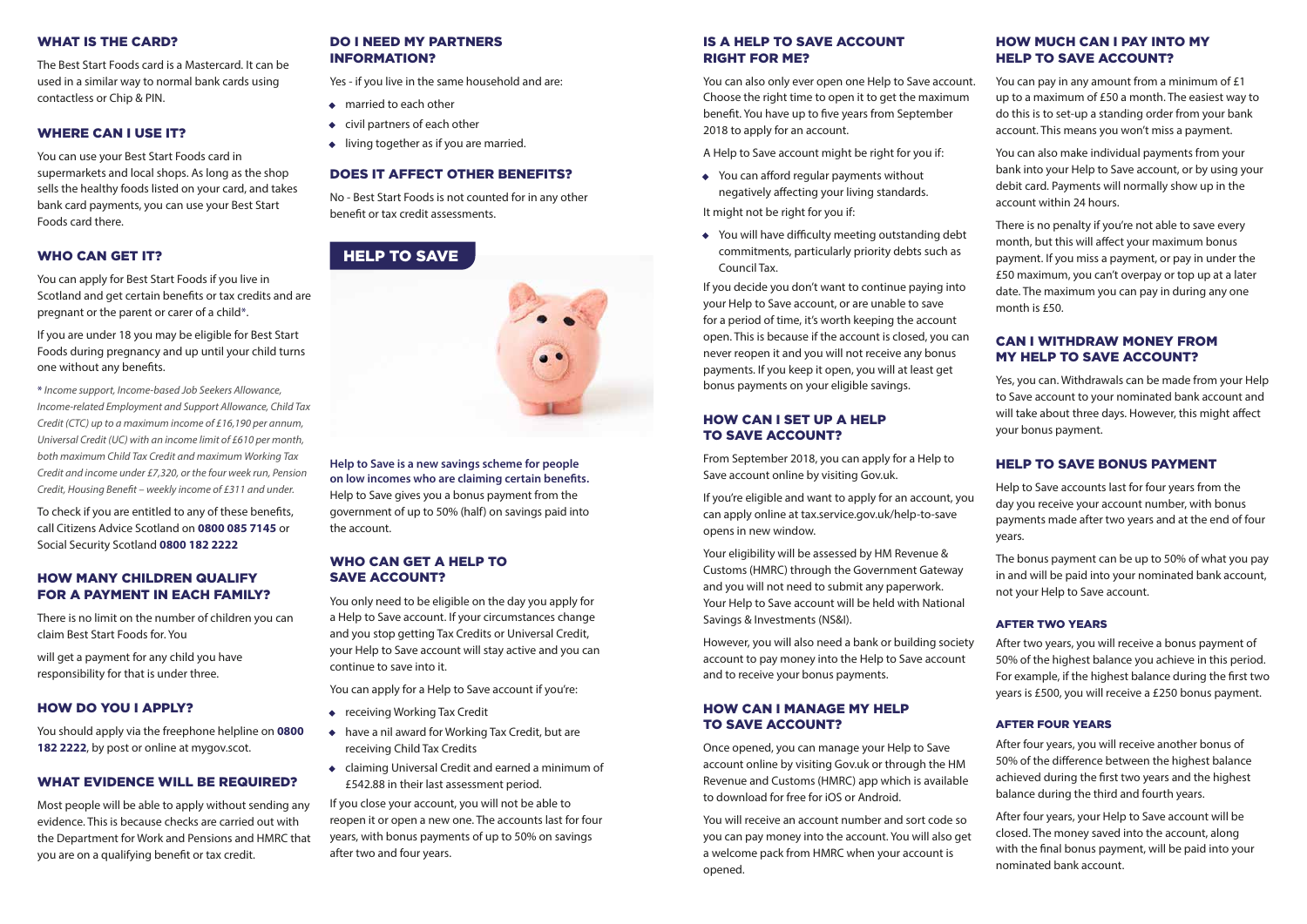#### **You could get £140 off your electricity bill under the Warm Home Discount Scheme.**

The money is not paid to you – it's a one-off discount on your electricity bill, between September and March.

You may be able to get the discount on your gas bill instead if your supplier provides you with both gas and electricity. Contact your supplier to find out.

The Warm Home Discount Scheme for winter 2019 is now open.

Check who supplies you with your electricity and then make an application on-line.

We can help you with this. Please contact Yvonne McKerrell at our offices on 807000. You can also speak **Scotcash is a not-for-profit, social enterprise that was founded in January 2007 with help from Glasgow City Council and Glasgow Housing Association.** Its main aim is to provide financial products and services to those who have difficulty accessing mainstream sources, such as banks and building societies.

Scotcash has now expanded into Inverclyde as part of the I:DEAS project and a Scotcash staff member is working from the Inverclyde Community Hub at **75-81 Cathcart Street, Greenock. Tel number: 866157**.

In addition to loans, Scotcash staff can help people set up basic bank accounts, open savings accounts and assist with Money Advice if that is what is needed.

Not everyone who applies will qualify for a loan. Scotcash is a responsible lender and it may be that a loan is not the correct product for the customer at that moment in time. Loans are based on affordability and the person's ability to make manageable repayments.

If you want to know more about Scotcash, please contact your Housing Officer or use the contact details in this article to speak to a member of their staff. You can also visit their website at: **www.Scotcash.net** to find out more.

#### WARM HOME DISCOUNT



# FUNERAL SUPPORT PAYMENTS THE RESERVE OF SCOTCASH

#### **This is a new benefit providing help for people on low incomes to meet the costs of a funeral.**

Funeral Support Payment will be delivered by Social Security Scotland and will replace the Department for Work and Pensions (DWP) Funeral Expense Payment for people living in Scotland.

The changes mean around 40% more people will be eligible for financial support at the point of bereavement. People will be able to apply over the phone, by post or online for the first time. And, once Social Security Scotland is fully operational, face-to-face pre-application support will be available across the country.

As with all Scottish Government benefits, Funeral Support Payment has been developed with input from those with experience of the present DWP system. This has helped identify parts of the DWP application process that people currently find difficult or distressing, helping us improve our new process and remove barriers to apply.

The flat rate element of the Funeral Support Payment will be £700 for the majority of applications.

For more information on eligibility and to apply please check the website **www.mygov.scot/benefits**.

to your Housing Officer who can refer you to Yvonne.

The discount will not affect your Cold Weather Payment or your Winter Fuel Payment.

There are 2 ways to qualify for the Warm Home Discount Scheme:

- You get the Guarantee Credit element of Pension Credit – known as the 'core group'
- You're on a low income and meet your energy supplier's criteria for the scheme – known as the 'broader group'

Please contact your electricity supplier for further information.